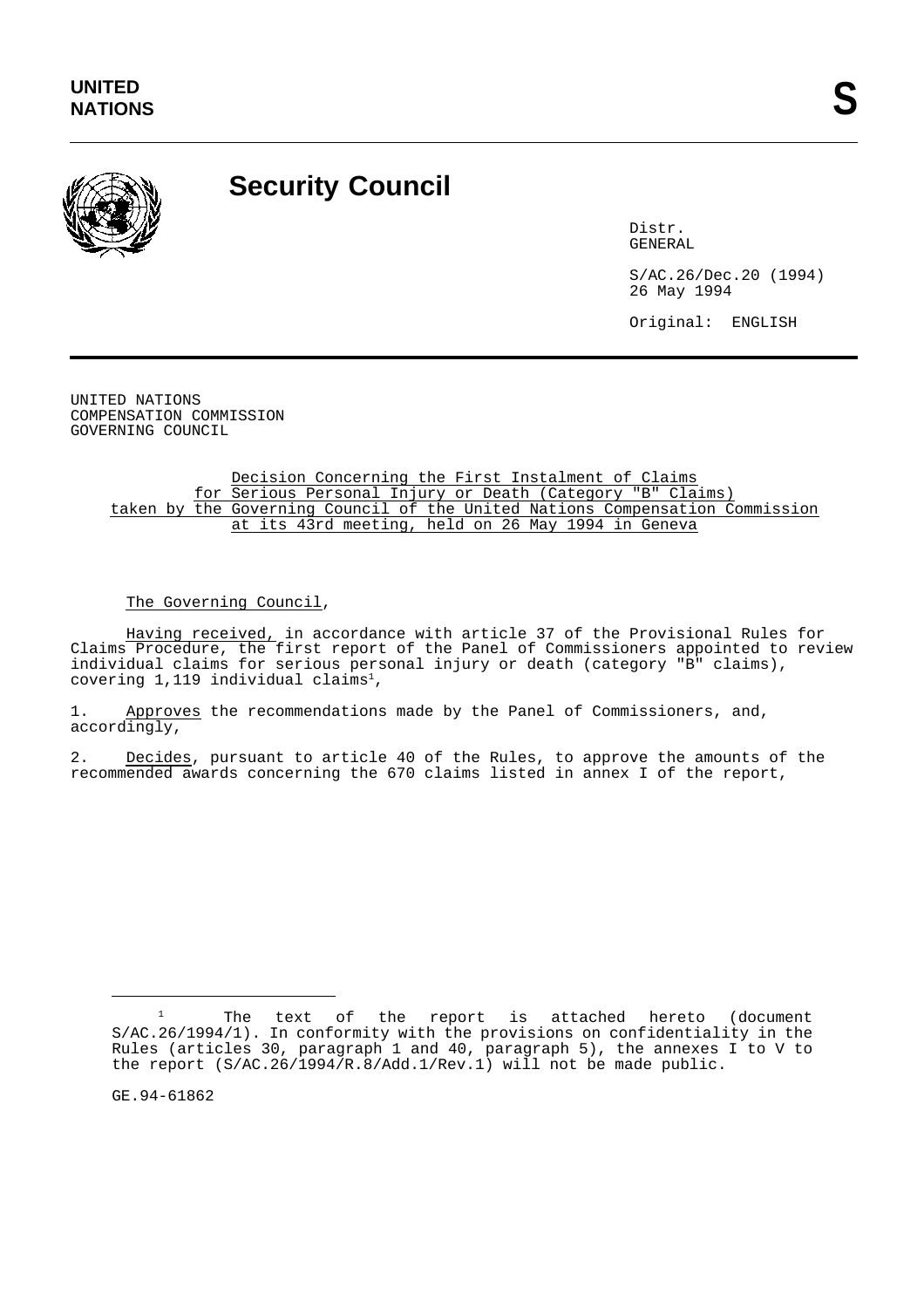S/AC.26/Dec.20 (1994) Page 2

Decides that the following amounts be paid with respect to those awards as 3. Decides<br>listed below:

| COUNTRY                                                                    | CONSOLIDATED CLAIM NUMBER                                                                                                                    | (US\$)<br>AMOUNT                                                             |
|----------------------------------------------------------------------------|----------------------------------------------------------------------------------------------------------------------------------------------|------------------------------------------------------------------------------|
| Australia<br>China<br>Slovak Republic <sup>2</sup><br>France<br>Iran       | AU/00027/01B<br>CN/00148/01B<br>CZ/00085/01B<br>FR/00070/01B<br>FR/00127/02B<br>IR/00063/01B                                                 | 2,500<br>5,000<br>2,500<br>37,500<br>15,000<br>2,500                         |
| Jordan<br>Kenya<br>Kuwait                                                  | JO/00103/01B<br>KE/00105/01B<br>KW/00007/01B<br>KW/00014/02B<br>KW/00144/03B                                                                 | 982,500<br>2,500<br>95,000<br>80,000<br>1,222,500                            |
| Mauritius<br>Pakistan<br>Poland<br>Sri Lanka<br>Thailand<br>United Kingdom | MU/00080/01B<br>PK/00024/01B<br>PL/00116/01B<br>LK/00109/01B<br>TH/00095/01B<br>GB/00019/01B<br>GB/00055/02B<br>GB/00071/03B<br>GB/00102/04B | 2,500<br>22,500<br>10,000<br>110,000<br>10,000<br>22,500<br>10,000<br>10,000 |
| United States<br>F.R. Yugoslavia <sup>3</sup>                              | GB/00131/05B<br>GB/00161/06B<br>US/00006/01B<br>US/00040/02B<br>US/00097/03B<br>YU/00008/01B                                                 | 32,500<br>15,000<br>17,500<br>7,500<br>15,000<br>12,500<br>2,500             |
| TOTAL                                                                      |                                                                                                                                              | 2,747,500                                                                    |

4. Recalls that, pursuant to Decision 18 (S/AC.26/Dec.18 (1994)), amounts paid in respect of approved awards to the individuals listed in annex I of the report are to be distributed to those individuals by the Governments or appropriate authorities concerned, and

<sup>&</sup>lt;sup>2</sup> The claims were initially submitted by the Czech and Slovak Federal Republic. The award of compensation is to be paid to the Government of the Slovak Republic.

<sup>&</sup>lt;sup>3</sup> Federal Republic of Yugoslavia (Serbia and Montenegro).